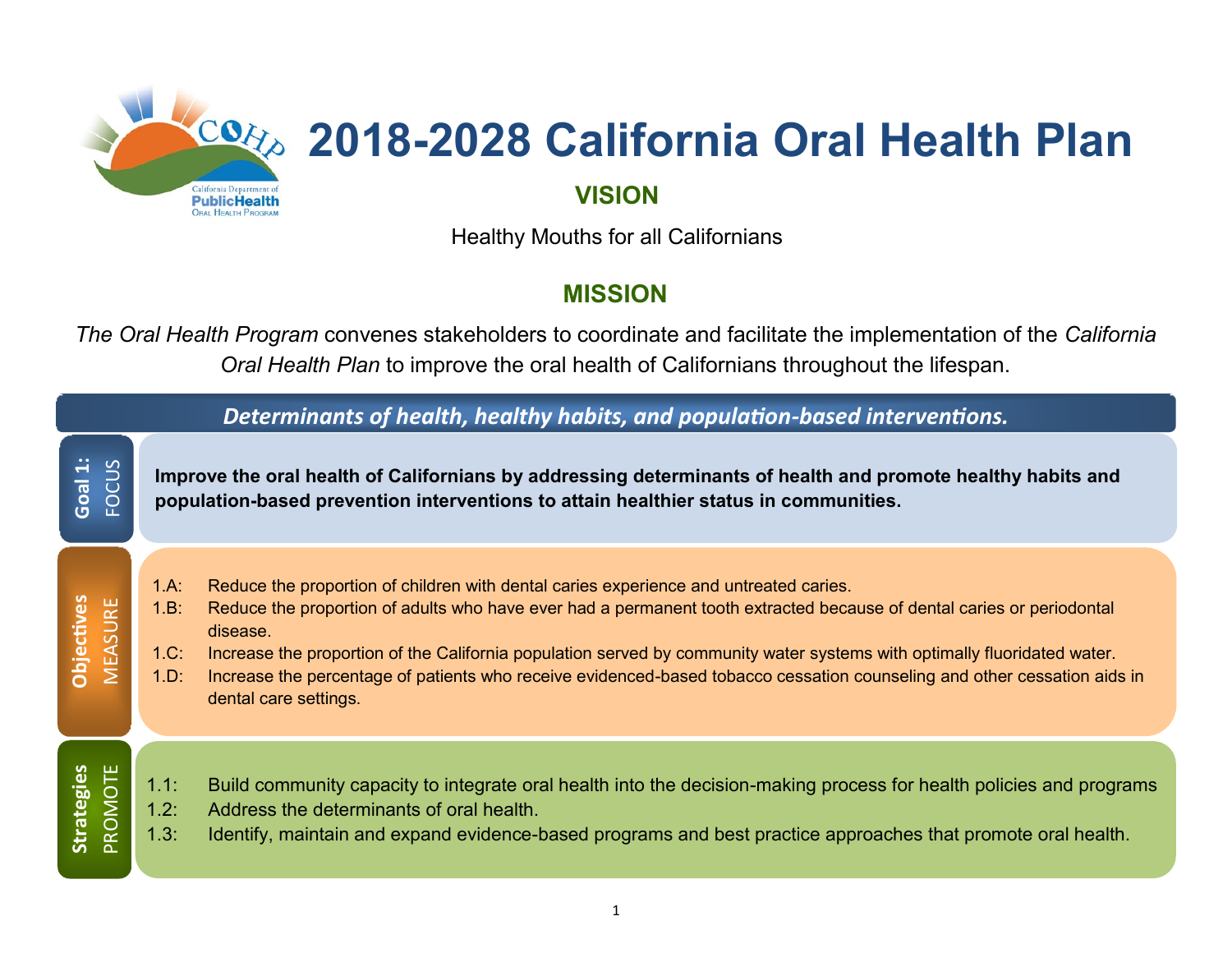#### *Community-Clinical Linkages*

**Align dental health care delivery systems, payment systems, and community programs to support and sustain community-clinical linkages for increasing utilization of dental services.**

- 2.A: Increase the proportion of children who had a preventive dental visit in the past year and reduce disparities in utilization of preventive dental services.
- 2.B: Increase the percentage of Medi-Cal enrolled children ages 1 to 20 who receive a preventive dental service.
- 2.C: Increase the percentage of children, ages six to nine years, who have received dental sealants on one or more of their permanent first molar teeth.
- 2.D: Increase the proportion of pregnant women who report having been seen by a dentist.
- 2.E: Increase the number of Medi-Cal beneficiaries under six years of age receiving in any 12-month period a dental disease prevention protocol by primary care medical providers that includes an oral health assessment, fluoride varnish application, and dental referral or assurance the patient has received examination by a dentist in the last 12 months.
- 2.F: Increase the proportion of persons with diagnosed diabetes who have at least an annual dental examination.
- 2.G: Increase the engagement of dental providers in helping patients to quit using cigarettes and other tobacco products.
- 2.H: Decrease repeat emergency room visits for dental problems.
- 2.l: Improve the oral health status of institutionalized adults and increase the options for nursing home and other institutionalized adults to receive dental services.
- 2.1: Leverage each school district's Local Control Accountability Plan that is focused on equity, transparency, and performance to support kindergarten dental assessment.
- 2.2: Identify, maintain, and expand community-clinical linkage programs in targeted sites such as WIC programs, Early Head Start/Head-Start, preschools, and schools.
- 2.3: Capitalize on the Medi-Cal Dental Transformation Initiative and other program improvement efforts to increase the number of children receiving effective preventive interventions.
- 2.4: Integrate oral health and primary care by leveraging HRSA's Perinatal and Infant Oral Health Quality Improvement grant to identify and address barriers to care.
- 2.5. Incorporate oral health into diabetes management protocols and include an annual dental examination as a recommendation.
- 2.6: Integrate tobacco use cessation counseling and oral cancer assessment as part of dental and primary care visit protocols.
- 2.7: Explore support for a demonstration program to test methods for linking patients who present to hospital Emergency Departments (ED) to a dental provider.
- 2.8: Integrate dental services with educational, medical, and social service systems that serve vulnerable children and adults.
- 2.9: Provide information and guidance to facilities and dental practitioners regarding new and alternative care delivery models and the availability of training.

**Objectives MEASURE** 

**Goal 2:** FOCUS

# **Strategies PROMOTE**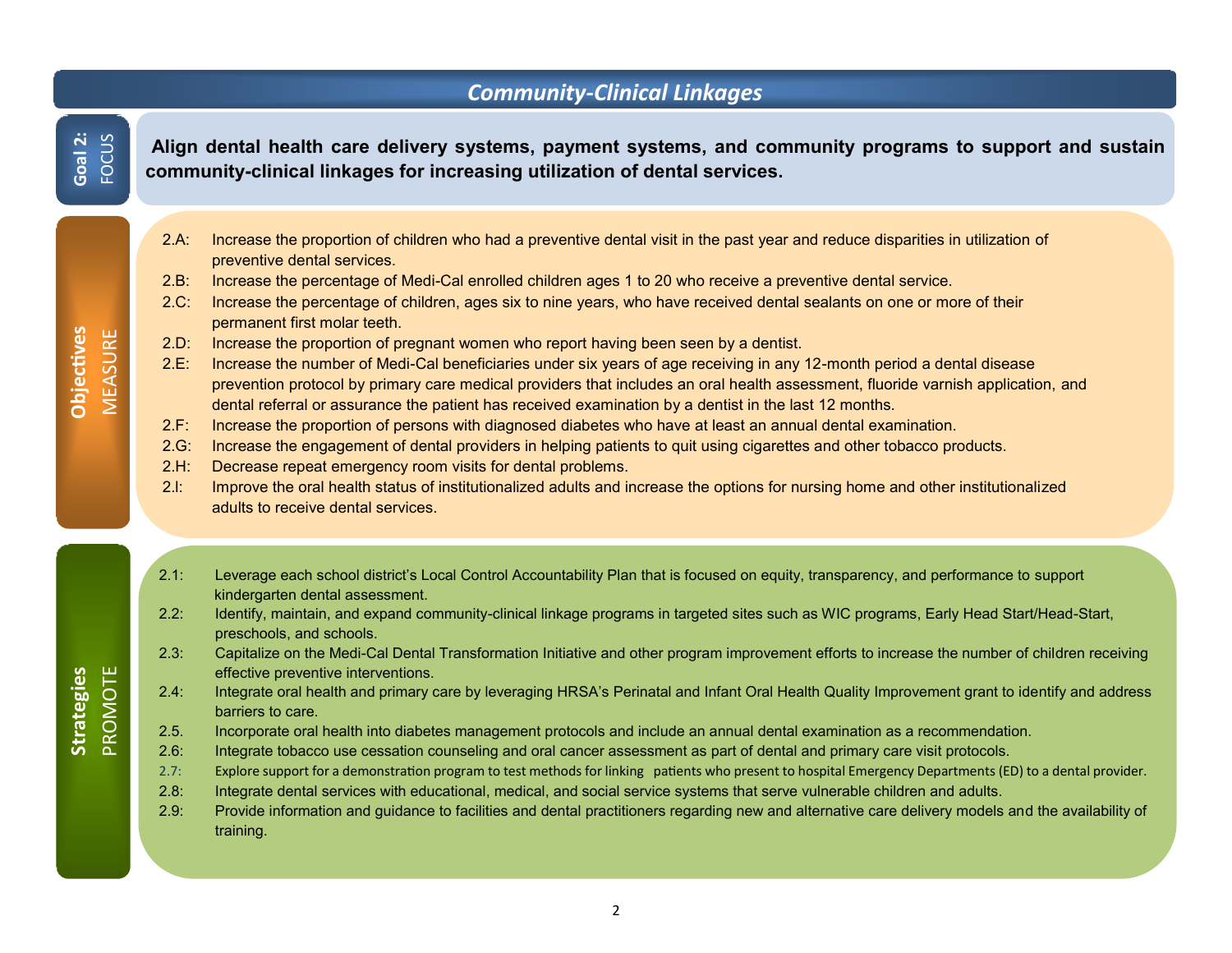#### *Collaboration to expand infrastructure and capacity*

**Collaborate with payers, public health programs, health care systems, foundations, professional organizations, and educational institutions to expand infrastructure, capacity, and payment systems for supporting prevention and early treatment services.** 

- 3.A: Reduce the number of children whose dental disease severity necessitates dental treatment under general anesthesia.
- 3.B: Increase the number of dentists practicing in recognized dental professional shortage areas or providing a majority of their services to recognized underserved populations.
- 3.C: Increase the number of existing Promotora/community health workers/home visitation/CHDP programs that provide oral health counseling, dental referral assistance, and care coordination.
- 3.D: Increase the number of payers that implement dental benefit policies and payment strategies to support community-clinical linkage models.
- 3.E: Increase the percentage of payers that implement payment policies that reward positive oral health outcomes.
- 3.F: Increase the number and capacity of Federally Qualified Health Centers (FQHC) that provide dental services.
- 3.G: Increase the number of Counties to ten with scopes of work, oral health action plans, and budgets that include personnel and non-staff line items for performing essential dental public health functions.
- 3.1: Increase the capacity of providers to manage dental problems in young children.
- 3.2: Increase the capacity of providers to manage dental problems in vulnerable adults.
- 3.3: Expand the loan repayment programs for students of dentistry and dental hygiene.
- 3.4: Encourage CHWs and Home Visitors to promote oral health and address barriers to care.
- 3.5: Explore insurance coverage and payment strategies to encourage preventive dental care and assure quality of care.
- 3.6: Increase the number of FQHCs that provide dental services in community sites.
- 3.7: Develop a guide for funding non-clinical dental public health program activities and address building dental scopes of work language into country level agreements.

**Goal 3:** FOCUS

**Strategies PROMOTE**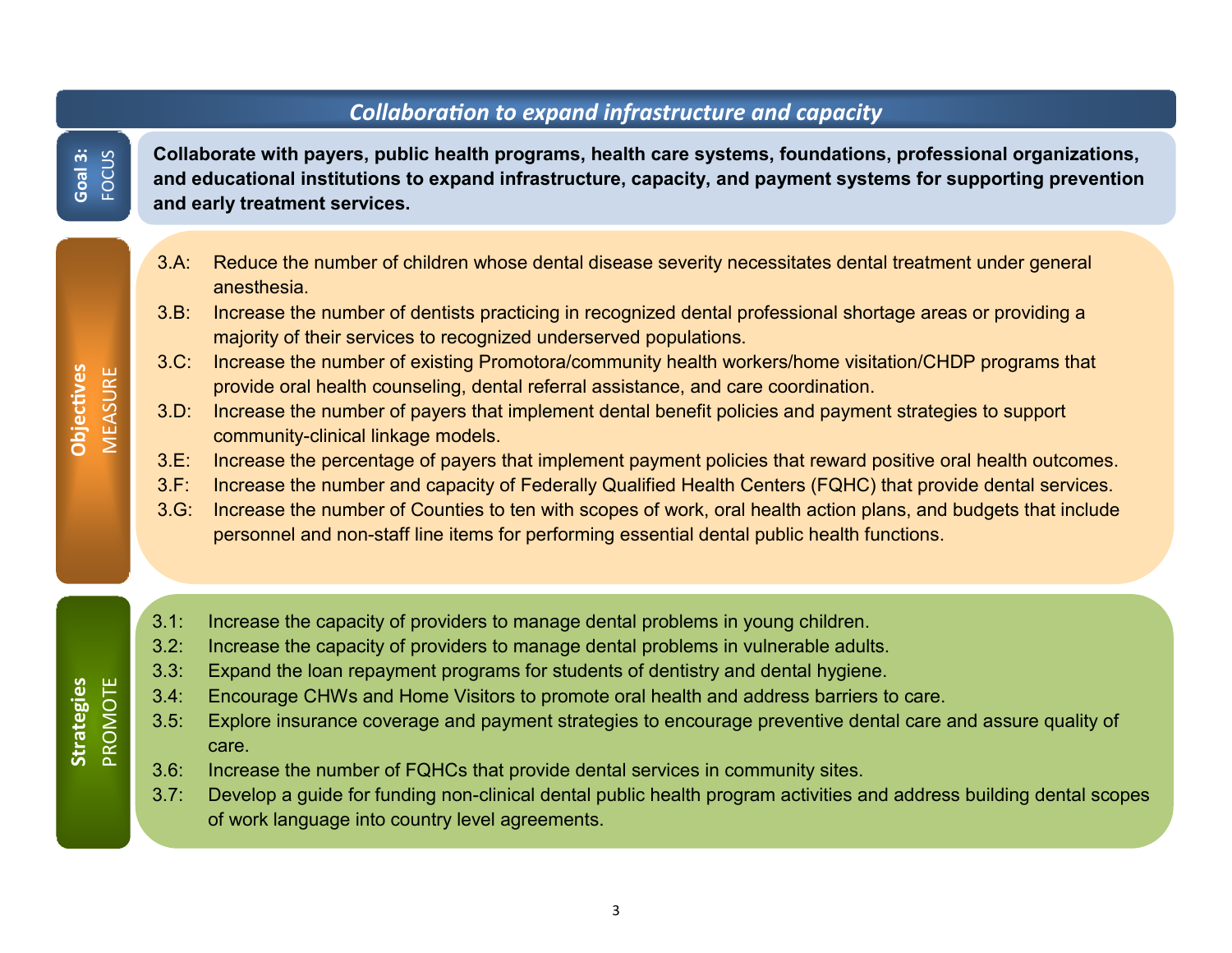| <b>Communication</b>                                 |                                                                                                                                                                              |                                                                                                                                                                                                                                                                                                                                                                                                                                                                                                                                                                                                                                     |  |  |  |  |  |
|------------------------------------------------------|------------------------------------------------------------------------------------------------------------------------------------------------------------------------------|-------------------------------------------------------------------------------------------------------------------------------------------------------------------------------------------------------------------------------------------------------------------------------------------------------------------------------------------------------------------------------------------------------------------------------------------------------------------------------------------------------------------------------------------------------------------------------------------------------------------------------------|--|--|--|--|--|
| Goal 4:<br>FOCUS                                     | Develop and implement communication strategies to inform and educate the public, dental teams, and decision<br>makers about oral health information, programs, and policies. |                                                                                                                                                                                                                                                                                                                                                                                                                                                                                                                                                                                                                                     |  |  |  |  |  |
| <b>Objectives</b><br><b>MEASURE</b>                  | $4.A$ :<br>$4.B$ :<br>4.C:<br>4.D.                                                                                                                                           | Institute a process for developing and implementing a communication plan for the California Oral Health Plan and<br>related reports.<br>Increase the coordination, consistency, and reach of oral health messages targeted to different audiences in multiple<br>languages and various formats.<br>Increase the number of local (city/county) health departments and FQHCs using social media to promote oral health.<br>Increase the proportion of patients who report their dental care teams give them easy to understand instructions about<br>what to do to take care of their oral health and prevent or treat oral diseases. |  |  |  |  |  |
| <b>Strategies</b><br>MORK ON                         | 4.1:<br>4.2:<br>4.3:<br>4.4:                                                                                                                                                 | Convene a Communication Workgroup to develop and implement the California Oral Health Communication Plan.<br>Gather and market educational materials and approaches to achieve the California Oral Health Communication Plan's goals<br>and objectives.<br>Promote and provide resources on how to use social media to promote oral health and improve the effectiveness of social<br>media outreach.<br>Provide training and resources to improve dental teams' communication with patients about oral health.                                                                                                                     |  |  |  |  |  |
| <b>Surveillance System</b>                           |                                                                                                                                                                              |                                                                                                                                                                                                                                                                                                                                                                                                                                                                                                                                                                                                                                     |  |  |  |  |  |
| Goal 5:<br>FOCUS                                     | Develop and implement a surveillance system to measure key indicators of oral health and identify key<br>performance measures for tracking progress.                         |                                                                                                                                                                                                                                                                                                                                                                                                                                                                                                                                                                                                                                     |  |  |  |  |  |
| ectives<br>ASURE<br><b>PO</b><br>$\overline{\Sigma}$ | $5.A$ :<br>$5.B$ :                                                                                                                                                           | Develop a five-year surveillance plan consistent with the Council of State and Territorial Epidemiologists definition of a State<br>Oral Health Surveillance System to provide current data on diseases/conditions, risk/protective factors, and use of<br>dental services.<br>Gather, analyze, and use data to guide oral health needs assessment, policy development, and assurance functions.                                                                                                                                                                                                                                    |  |  |  |  |  |
| <b>Strategies</b><br>PROMOTE                         | 5.1:<br>5.2:                                                                                                                                                                 | Convene a partnership with representatives from key organizations and agencies to advise the CDPH's Oral Health<br>Program on surveillance plan development and implementation.<br>Analyze, communicate, and effectively use data for planning and evaluation.                                                                                                                                                                                                                                                                                                                                                                      |  |  |  |  |  |

4